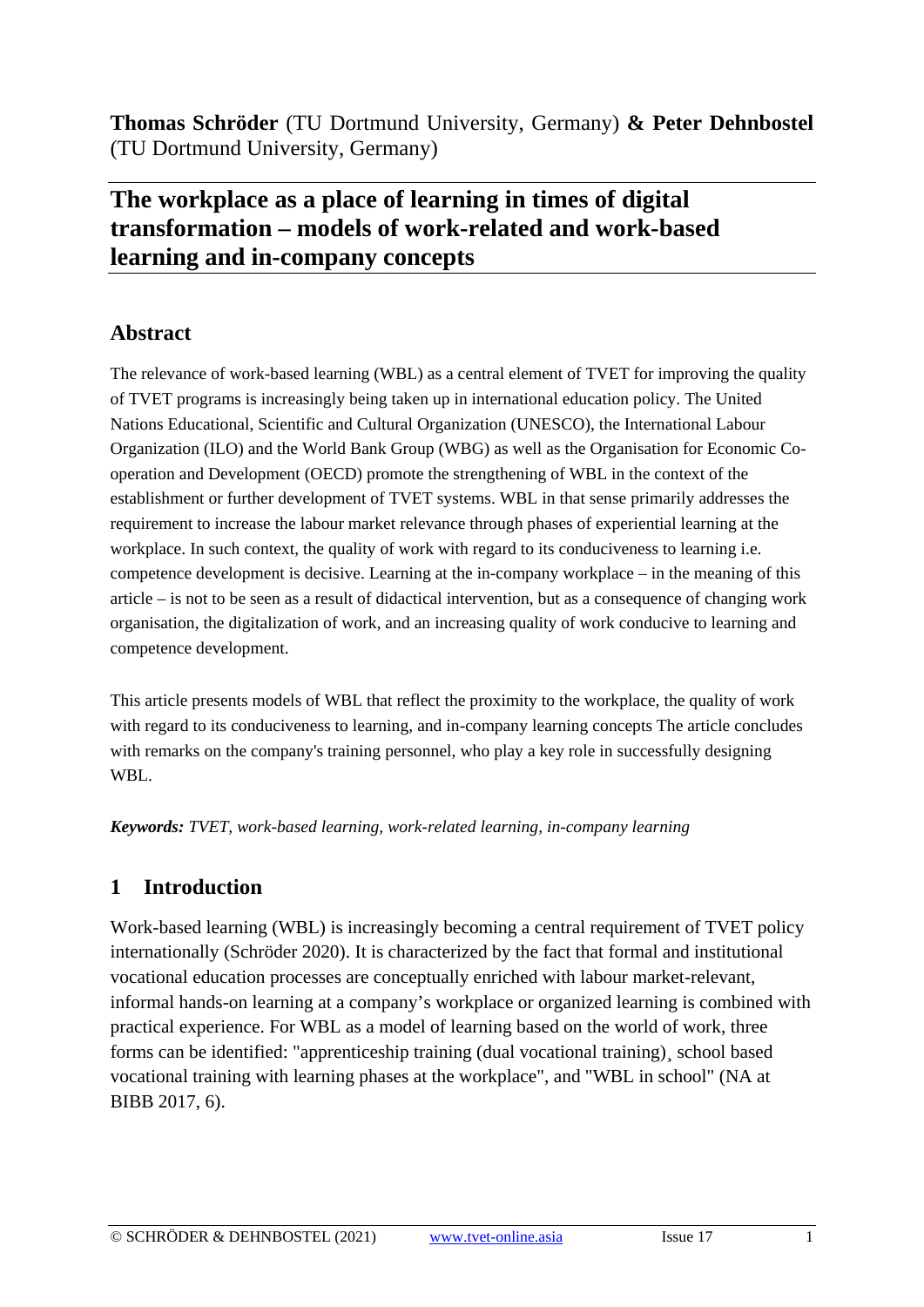The obvious and frequently cited advantages are a greater labour market relevance of vocational training and an improved transition of acquired competences on entering employment. In view of the enormous challenges facing vocational education and training systems worldwide in the coming decade (ILO 2017a), it is only logical that international organisations such as UNESCO, World Bank Group (WBG) and the International Labour Organisation (ILO) as well as the OECD have included the conceptual integration of workbased learning in their agendas whilst strategically positioning their educational policy and promotion thereof accordingly (UNESCO 2016, ILO 2017b, & ILO/WBG 2013).

A further development of the more modern approach to work-based learning is to link it to formal vocational training processes and qualifications. In international discussions, the focus is often on legal requirements, incentives for stakeholders and governance structures (UNECO-UNEVOC 2013, IAG-TVET 2017, & Hoftijzer et al. 2018). Organisational and structural designs and conceptual approaches, relating to apprenticeship, for example, are extremely diverse. The number of countries with work-based learning approaches is surprisingly large, in the regional area of the European Training Foundation (ETF) alone (Sweet 2014). However, the lack of uniform definitions and concepts hinders the systematic development and implementation of work-based learning at the international level.

Work-based learning has a long tradition in the academic discussion of vocational and occupational education; over the years it has been conceptually sharpened, typologically differentiated, tested in practice and conceptually developed. In this form, WBL goes beyond state governance structures, stakeholder organisation and legal foundations. Rather, it addresses the preconditions for efficient competence acquisition at the learning base of the company in dealing with specific work tasks and processes from the point of view of the conduciveness of work to learning (Dehnbostel 2008a; Schröder & Dehnbostel 2019). Conduciveness of work to learning requires a quality that is appropriate to the learners' level of competence development, as not just any work activity in the company can be guaranteed to contribute to competence development.

In addition to the organisation of work, central elements to support learning in work are the quality and level of qualification of in-company training personnel, i.e. the in-company trainers or instructors for initial or advanced TVET, or skilled workers providing initial and further training. In many English-language publications, in-company trainers or trainer for practice, who focus on skills development, are referred to as TVET teachers. In-company training staff must have the necessary expertise for in-company work, in terms of work organisation, processes and quality of work. It is up to them to decide which of the different forms of workplace learning can best be implemented at the work place. At the same time, digitalisation opens up a range of further perspectives for additional work-based forms of learning. TVET teachers - in contrast to TVET trainers - have to fulfil a different function, as they are primarily focused on technical education, permeability and lifelong learning. Both groups of TVET personnel are relevant for a high quality TVET system.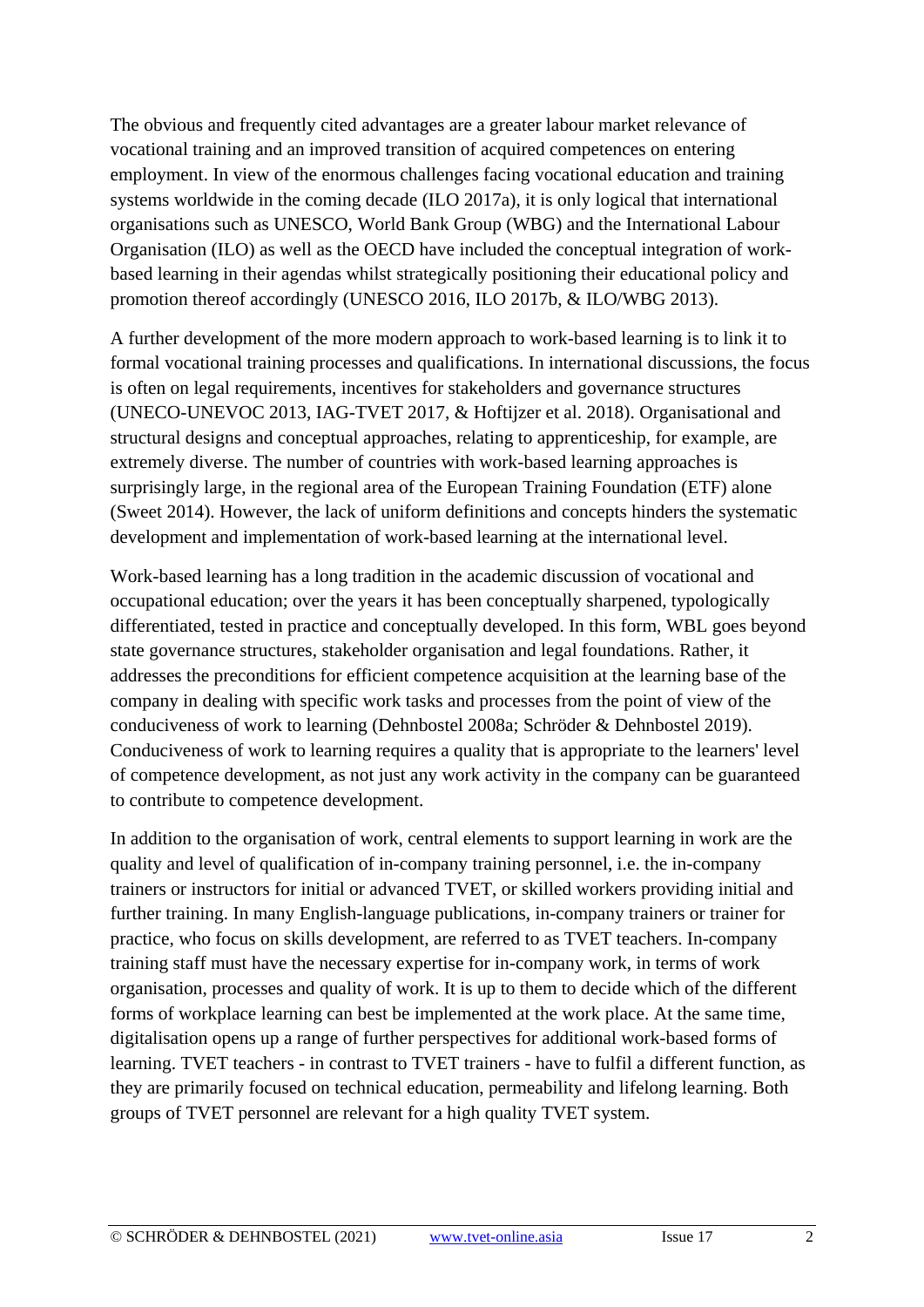This paper discusses the potential of the workplace as a place of learning, especially from the point of view of digitalisation, models of work-based learning, work design that is conducive to competence development, and concepts for workplace learning. In-company training staff, TVET instructors and trainers as well as education and training professionals have a key role to play in workplace learning and in the implementation of the WBL concept on the company side.

## **2 The Workplace as a Learning Venue**

The potential of the workplace as a place of learning for an individual's competence development is unique in comparison with other places of learning. Learning at the workplace is the oldest and most widespread form of vocational learning. Located at the place of work, it relates to the respective object of work and occurs in the process of working. Work-based learning is accomplished when the place of learning and the place of work are identical. It therefore describes a local and task-specific area of learning that combines working and learning from a didactic-methodological point of view. However, this also shows the tension between economic or operational expediency and subject- and education-related objectives that underlie the dual function of the workplace as a place of work and learning.

Learning in the workplace already existed in the form of craft apprenticeships in the Europe of the Middle Ages. There was a clear structure of occupational levels, divided into master, journeyman and apprentice. In a master apprenticeship, learning was done by watching, imitating, participating, helping, trying and simulating. From the point of view of modern vocational education and training, learning in the workplace was first considered with the development of education in the 18th century and then more systematically in the course of industrialisation (Stratmann 1993; Greinert 1994). In industrial society with Taylorist work structures based on division of labour and monotonous, repetitive work activities, learning at the workplace became less important. The workplace could hardly serve as a place of learning in well-planned industrial work processes.

Since the emergence of new work and organisational concepts and the beginnings of digitization in the 1970s/1980s, learning in and at work has undergone a fundamental change that equally encompasses its goals, content, forms and methods. With increased learning potential and increased qualification and competence requirements, the workplace as a place of learning has gained in importance again, which is among other things in the formula of "learning in the process of work" and the introduction of work-integrated forms of learning organization such as learning islands and work and learning tasks (Schröder & Dehnbostel 2019, 7 ff.).

Increased learning opportunities in general and opportunities at the workplace as a place of learning in particular can make learning attractive to those who have developed inhibitions, or resistance to learning and refuse to learn in organized situations. The benefits for socially disadvantaged young people with poor school experience become particularly clear in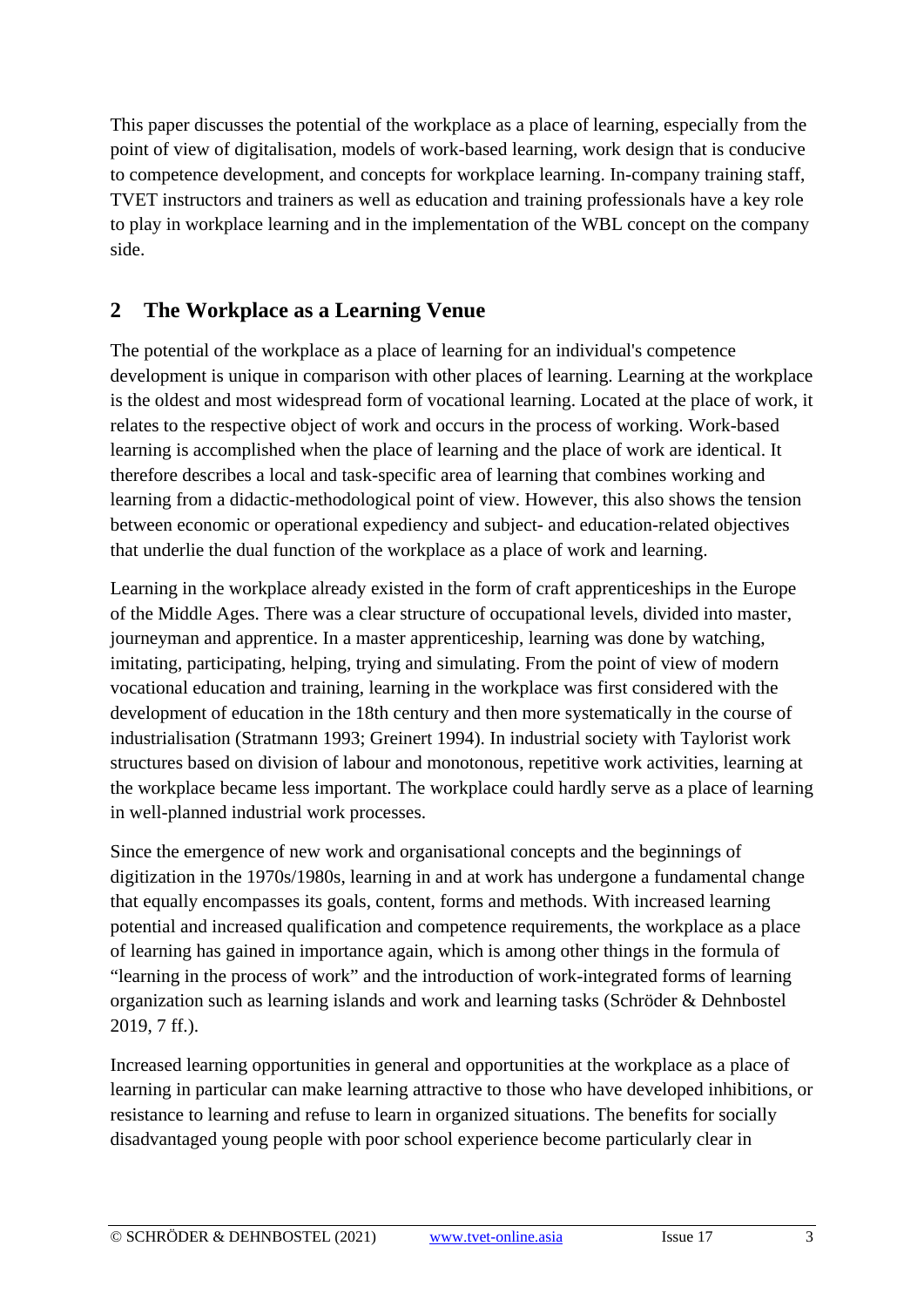parttime qualification for young adults and in further training measures for older employees. Ideally, the workplace as a place of learning creates motivation, brings meaning and insight, incorporates experience and subjective dispositions, enabling development and illuminating career paths.

In summary, the advantages and disadvantages of learning at the workplace can be listed in a tabular comparison as follows:

| <b>Advantages</b>                      | <b>Disadvantages</b>                     |
|----------------------------------------|------------------------------------------|
| Seriousness, practical relevance and   | Dominance of individual company work     |
| commitment                             | and business processes                   |
| Competence development under real      | Competence development in situational    |
| conditions                             | contingency and dependency               |
| Meaning, motivation and formation of   | Learning resistance due to monotonous or |
| identity through real work             | externally determined work               |
| Flexibility, openness and modernity of | Dependency of the learning content on    |
| learning content                       | operational conditions                   |
| Immediate application and transfer     | One-sided control of learning via work   |
| relevance of learning                  | tasks and logic                          |

Table 1: **Advantages and disadvantages of learning at the workplace (Dehnbostel 2010)**

Learning at the workplace is intensifying as digitalisation progresses; informal learning in particular is contributing to an increase in learning, process and reflection in relation to work at the workplace. In the process, learning is becoming less restricted in terms of time, place and space; it is no longer limited to individual sequences, and certainly not to formal, institutionalised education. Employees are increasingly using interactive learning opportunities and e-learning forms such as blended learning, webinars, learning platforms, mobile learning and augmented learning. The focus is on the process of work, as digital technologies increasingly become digital media in human-machine interaction.

Digital learning thus becomes a constitutive component of digital work at the workplace as integrated learning. It mainly takes place as purely informal learning, subject to the logic of the work process. Informal learning at work involves experiences made in and through work actions. It produces a learning outcome that results from coping with situations and solving problems at work. Studies indicate that, 60-80 per cent of a skilled worker's actions related to competence and professionalism in a company are based on informal learning processes. This percentage, which can be differentiated for specific sectors and companies, generally increases with the digitalisation of work processes.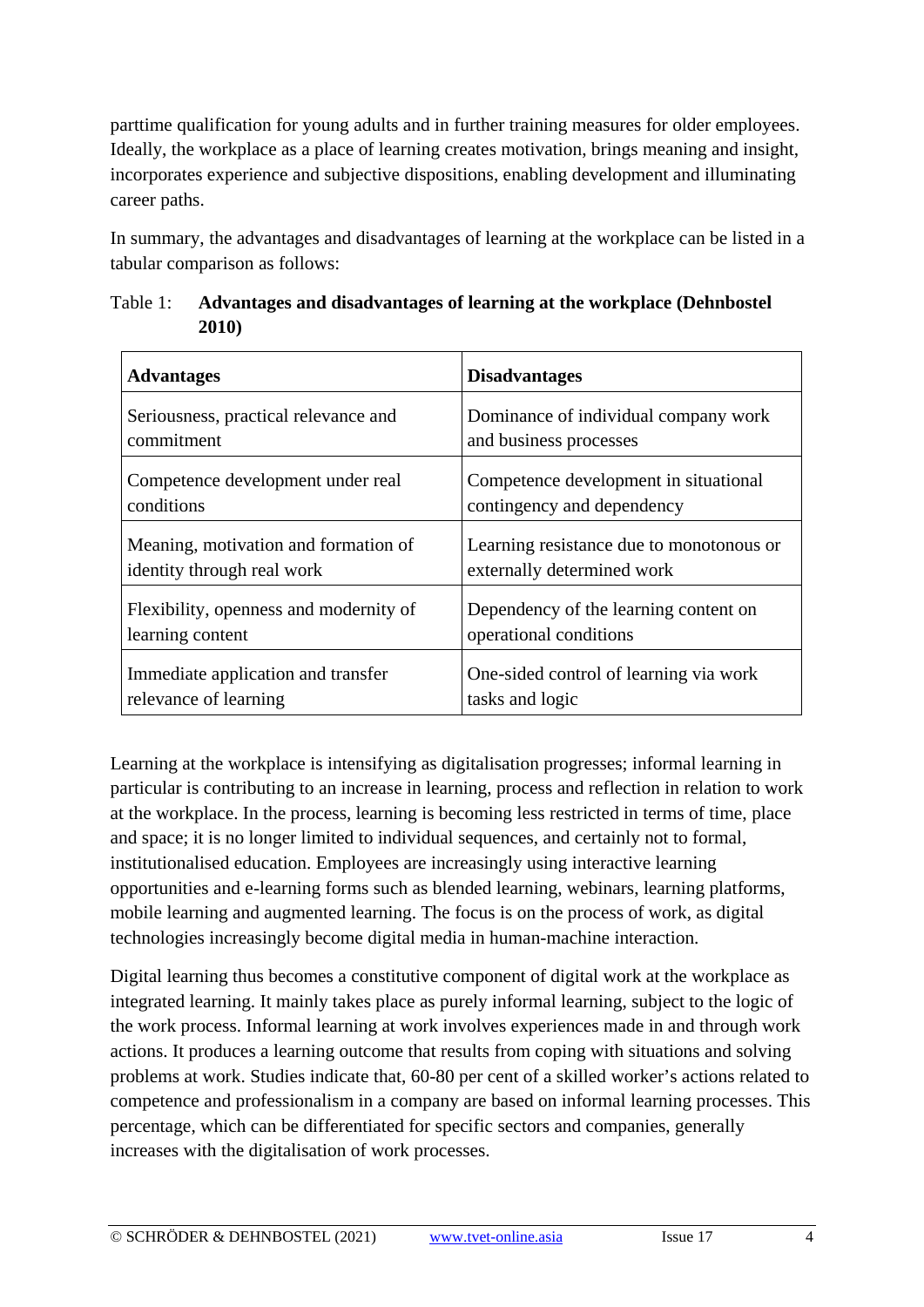The importance of informal learning also marks the serious difference between digital work and the division of labour and repetitive work of the traditional industrial age. This was - for technological and business reasons - removed from all claims to learning and innovation; it was planned and ordered to the exclusion of situations of uncertainty, self-control and learning. In principle, working and learning were separate in Taylorist work processes, whereas, with digital work, they are integrated in the workplace. Thus, digital learning as work-integrated learning is a milestone in the history of modern qualification. Establishing informal and non-formal learning on an equal footing with formal learning in the European Qualifications Framework (EQF), as confirmed in 2008, is a ground-breaking, unequivocal expression of this development.

The continuing pluralisation and dissolution of workplace learning boundaries is reflected in the expansion of workplace learning spaces and their extension to include physical and virtual learning architectures. The workplace as a place of learning is thus becoming a site of metalearning. The learning concepts outlined in section 4 are increasingly finding their way into workplace learning and are adding purpose and direction.

## **3 Models of work-related and work-based learning**

Neither in VET research nor in related disciplines has there been an analysis and inventory of models or types of learning at work and - more broadly - learning with reference to work. In contrast to the work-based learning described at the beginning, the relationship between learning and work is not considered from the perspective of institutionalised vocational education and training, but from the perspective of the workplace and work as a place of learning.

A uniform typology is also difficult to establish, as this is presented differently from the perspective of different academic disciplines. Across the board, the distinction between "learning on the job" and "learning off the job" is highly accepted and widespread; however, the rough differentiation of learning on or off the job has only limited analytical value. A number of studies are available on learning on the job. Eraut (2007) distinguishes three forms of learning on the job on an empirical basis. More precise classifications or models of learning on the job with reference to work are essential for practical and -conceptual development, in terms of justification as well as comparative evaluation of work-related learning.

Learning related to work can be subsumed under the collective term "work-related learning"; it refers to learning processes that relate to work and work processes in the broadest sense. The term is semantically broad and is often used synonymously with terms such as workplace learning, learning in and at work, workplace learning and decentralised learning. The most viable differentiation of work-based learning into the three models or variants of "work-based learning", "work-linked learning" and "work-oriented learning", carried out in the 1990s as part of the pilot research of the Federal Institute for Vocational Education and Training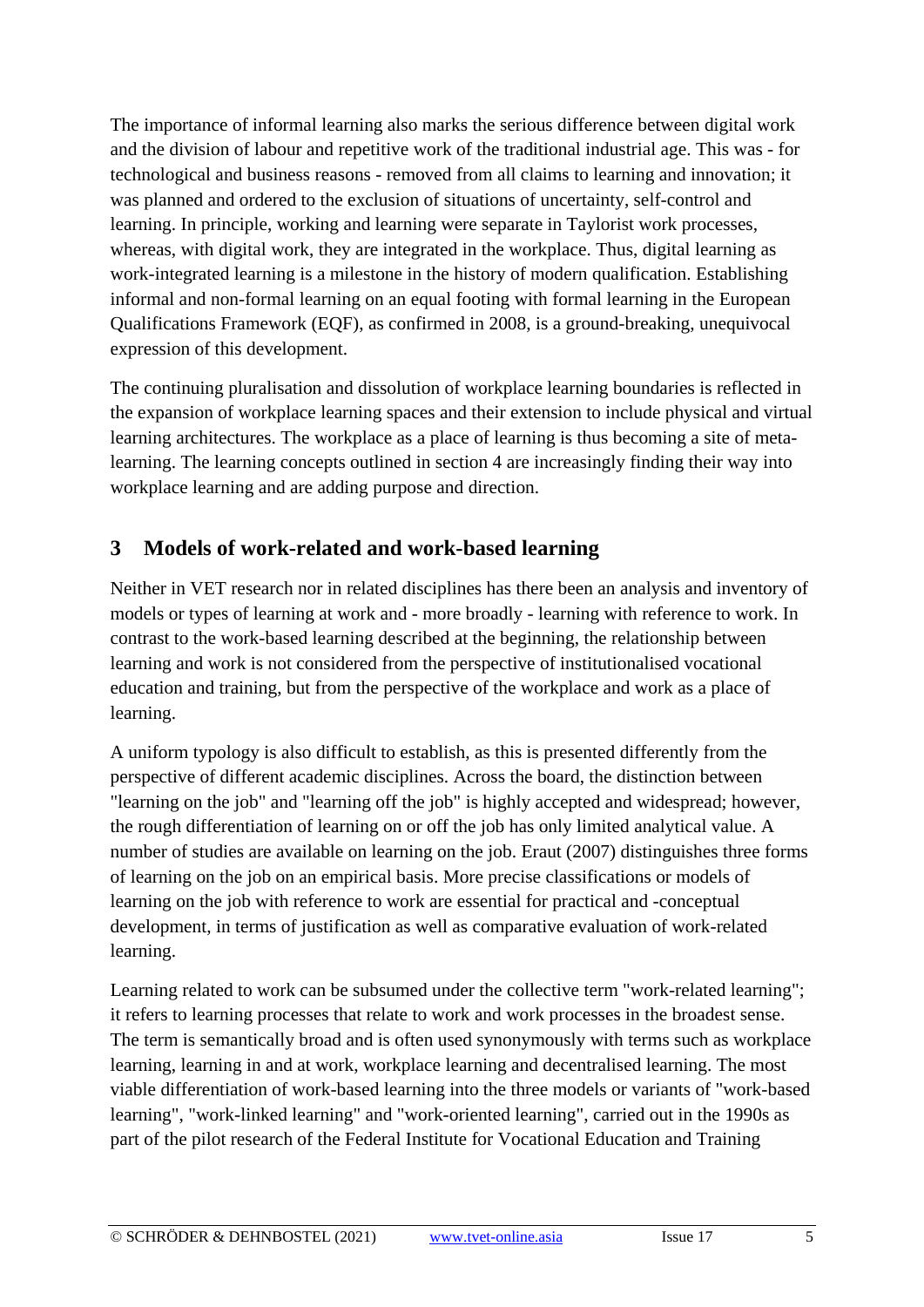(BIBB), has proved to be the most effective, whereby the fundamental distinguishing feature is the learning location and learning organisation-related criterion of the relationship between the place of work and the place of learning (Dehnbostel & Schröder 2017, 4 ff.):

- − In work-integrated learning, the place of learning and the place of work are identical, learning takes place at the workplace or in the work process. Examples are: online communities in the workplace; traditional side-by-side apprenticeships; adaptive qualification in continuing vocational training; workplace learning, increasingly adopted from Anglo-Saxon.
- − In work-connected learning, the place of learning and the real workplace are separate, but there is a direct spatial and organisational connection between the two, e.g. in quality circles, in the learning workshop and more recently in the context of learning factories and learning labs set up in digital working environments.
- − In work-oriented learning, there is no direct connection between the place of learning to the place of work. In institutionalised learning places, however, subject contentoriented references to work are included in the curriculum. As special institutions in the education system, training firms, learning offices and production schools are also oriented in a holistic way to work content and environments. In addition, the simulation of work outside of work takes place in reality-oriented models at different locations.

The differentiation into three models of work-related learning has proven its worth. Nevertheless, the diversity of work-related qualification concepts and forms of learning organisation is not sufficiently differentiated. On a more developed level of differentiation, taking into account additional learning conceptual and organisational criteria, five basic forms of work-related learning can be distinguished to which different qualification concepts and learning organisation forms can be assigned. As the following table shows, individual concepts and forms can be assigned to several basic forms.

| <b>Basic forms of work-related learning</b>                                                                 | <b>Qualification concepts and forms of</b><br>learning organisation                                                                       |
|-------------------------------------------------------------------------------------------------------------|-------------------------------------------------------------------------------------------------------------------------------------------|
| 1) Learning through work action in the<br>real work process<br>(work-integrated learning)                   | Communities of Practice (CoP); traditional<br>side-by-side gauge; adaptation<br>qualification; learning on the job;<br>workplace learning |
| 2) Learning through instruction,<br>teaching and guidance in the<br>workplace<br>(work-integrated learning) | Forms of instruction; learning process<br>support; coaching; mentoring; collegial<br>advice; adaptive assistance and learning<br>systems  |

|  |  | Table 2: Basic forms of work-related learning (Dehnbostel & Schröder 2017, p.4) |  |  |  |  |
|--|--|---------------------------------------------------------------------------------|--|--|--|--|
|--|--|---------------------------------------------------------------------------------|--|--|--|--|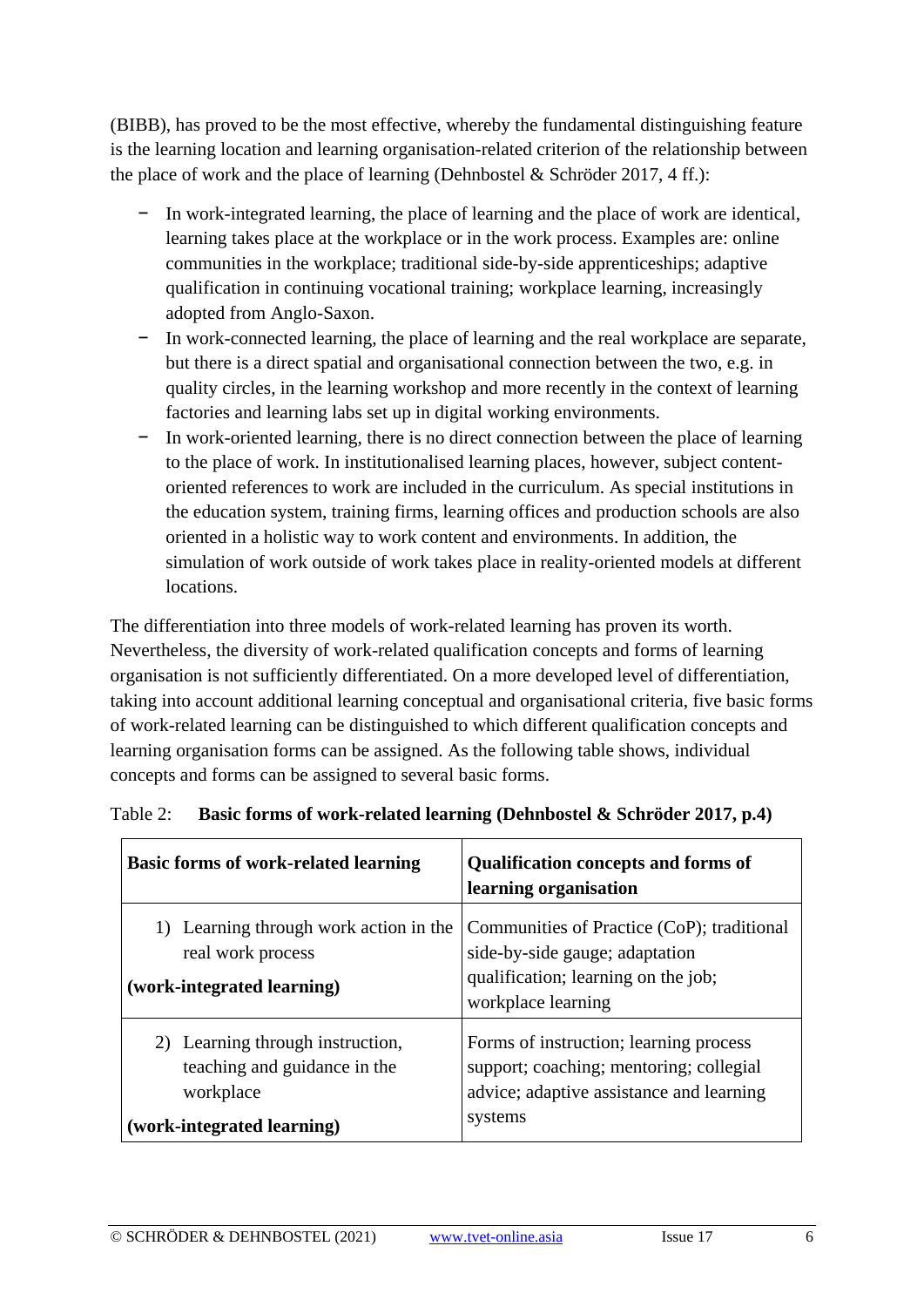| 4) Learning through internships and<br>in-company explorations<br>(work-integrated learning or work-<br>education and training measures<br>connected learning)<br>5) Learning via learning plan<br>references, work tasks and | 3) Learning through integration of<br>informal and formal/non-formal<br>learning<br>(work- integrated learning or work-<br>connected learning) | Online-communities; quality circle;<br>learning workshop; learning island;<br>working and learning task; forms of<br>coaching; forms of e-learning; learning<br>factory; learning lab |
|-------------------------------------------------------------------------------------------------------------------------------------------------------------------------------------------------------------------------------|------------------------------------------------------------------------------------------------------------------------------------------------|---------------------------------------------------------------------------------------------------------------------------------------------------------------------------------------|
|                                                                                                                                                                                                                               |                                                                                                                                                | Work placements from schools, educational<br>institutions and universities; exploration<br>and rotations within the framework of                                                      |
| (work-oriented learning)                                                                                                                                                                                                      | simulations                                                                                                                                    | Vocational learning in schools, educational<br>institutions, training firms, learning offices,<br>universities, simulation sites                                                      |

The spectrum of different basic forms of work-related learning will certainly remain in the future; digitalisation in particular speaks for its further pluralisation, as well as for associated concepts of qualification and learning organisation forms.

## **4 Work design conducive to learning and competence-development**

Workplace design optimisation has been identified as a specific task through the awareness that work is to be distinguished spatially, temporally and organisationally from the living world. Work design measures and methods have existed for centuries, even if they were not perceived or designated as such.

Designing work in a way that is conducive to learning and competence development is both an opportunity and a necessity for companies: a necessity insofar as the digital transformation of the world of work demands learning at work and thus working environments that are conducive to learning; an opportunity because it can enable or improve innovations and developments in the sense of a learning company and in the interest of the employees.

For employees and companies alike, work design that promotes learning and competence offers advantageous opportunities for development. For the individual, work and employability as well as professional development and career paths depend essentially, and in many cases decisively, on the opportunity to learn in and at work and to expand one's own professional competence. This requires a design of work that promotes learning and competence, linked to organised training and further education measures.

For companies, the digitalisation of the world of work, continuous improvement and innovation pro-cesses, learning and knowledge-based work tasks and work-related human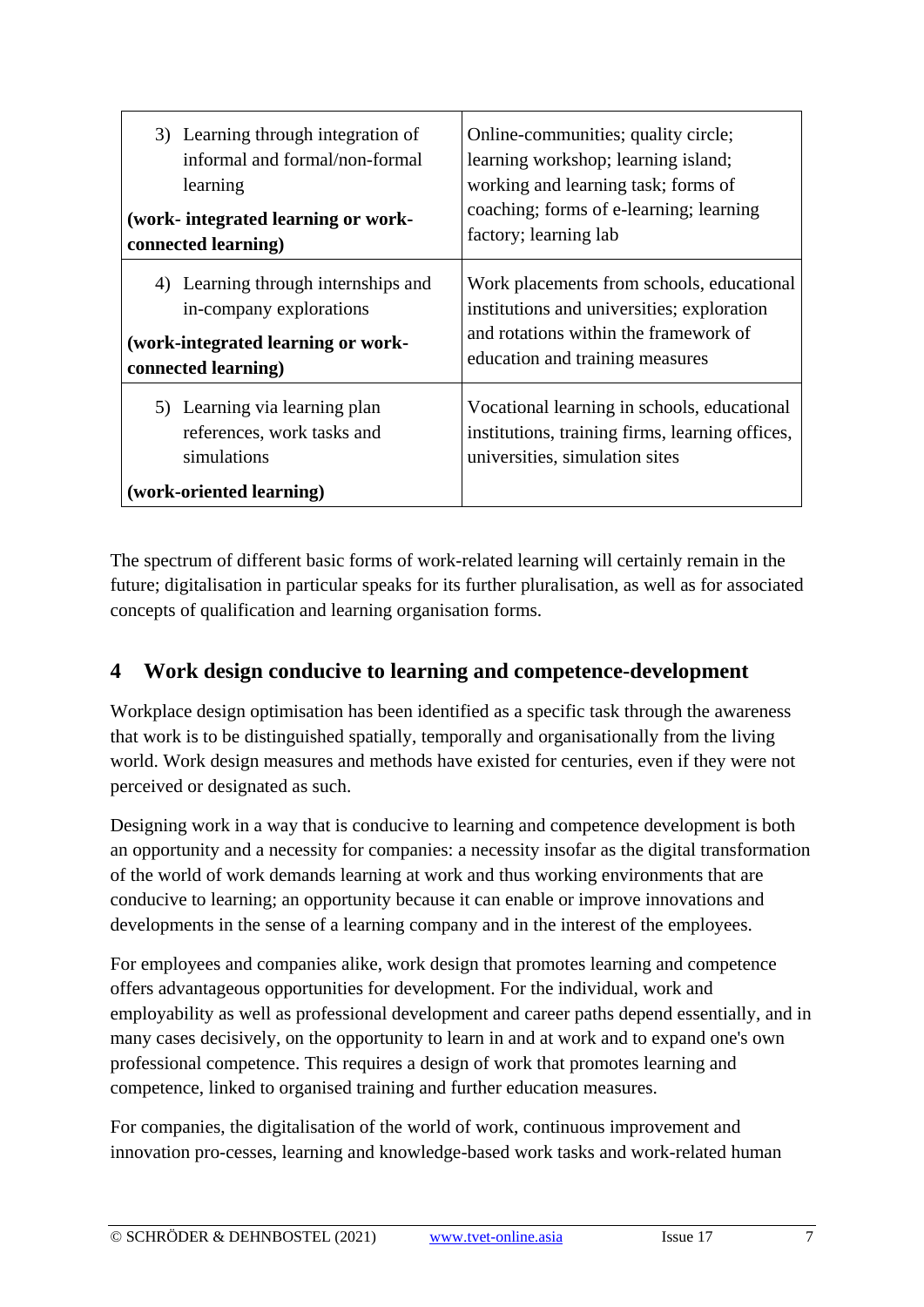resources development require work to be designed in such a way that promotes learning and skills. Such work design leads to increased efficiency and effectiveness in work processes and has thus become an economic factor for competitiveness in national and international markets. In this respect, the creation of working conditions conducive to learning and competence is already essential for operational-economic reasons.

Finally, work-based learning and its design are fundamental to lifelong learning in the digital world of work and life. By designing work in a way that promotes learning and skills and integrating it into a company's learning concepts, as described in section 5, education and employment systems grow more strongly aligned. Individual, company and societal interests thus come into direct contact and complement each other. Work design that promotes learning and competence has a personal and societal dimension that goes beyond the world of work.

Concepts and criteria for work design that promotes learning and competence have been developed and applied since the 1980s (Dehnbostel 2008b; Schröder & Dehnbostel 2020). At the current state of the discussion and scientific knowledge, there are seven criteria underpinning work design that is conducive to learning and competence development. They can be summarised in table form as follows:

| <b>Criterion</b>                      | <b>Brief description</b>                                                                                                                                                      |
|---------------------------------------|-------------------------------------------------------------------------------------------------------------------------------------------------------------------------------|
| Complete activity/project orientation | Related task processing in terms of complete<br>activity and project method; expanded context<br>in the course of digitalization                                              |
| Scope of action                       | Degree of freedom and decision-making in<br>work, opening up possibilities for self-<br>regulated, competent activity                                                         |
| Problem and complexity experience     | Inner and external experiences under<br>demanding qualification requirements;<br>uncertainty, virtual expansion, and networking<br>heighten problem and complexity experience |
| Social support/collaboration          | Social relationships, interactions,<br>communication in work. Expansion in the<br>course of digitalization                                                                    |
| Individual development                | Interrelation between qualification requirements<br>and competence development; participation,                                                                                |

#### Table 3: **Criteria of a work design conducive to learning**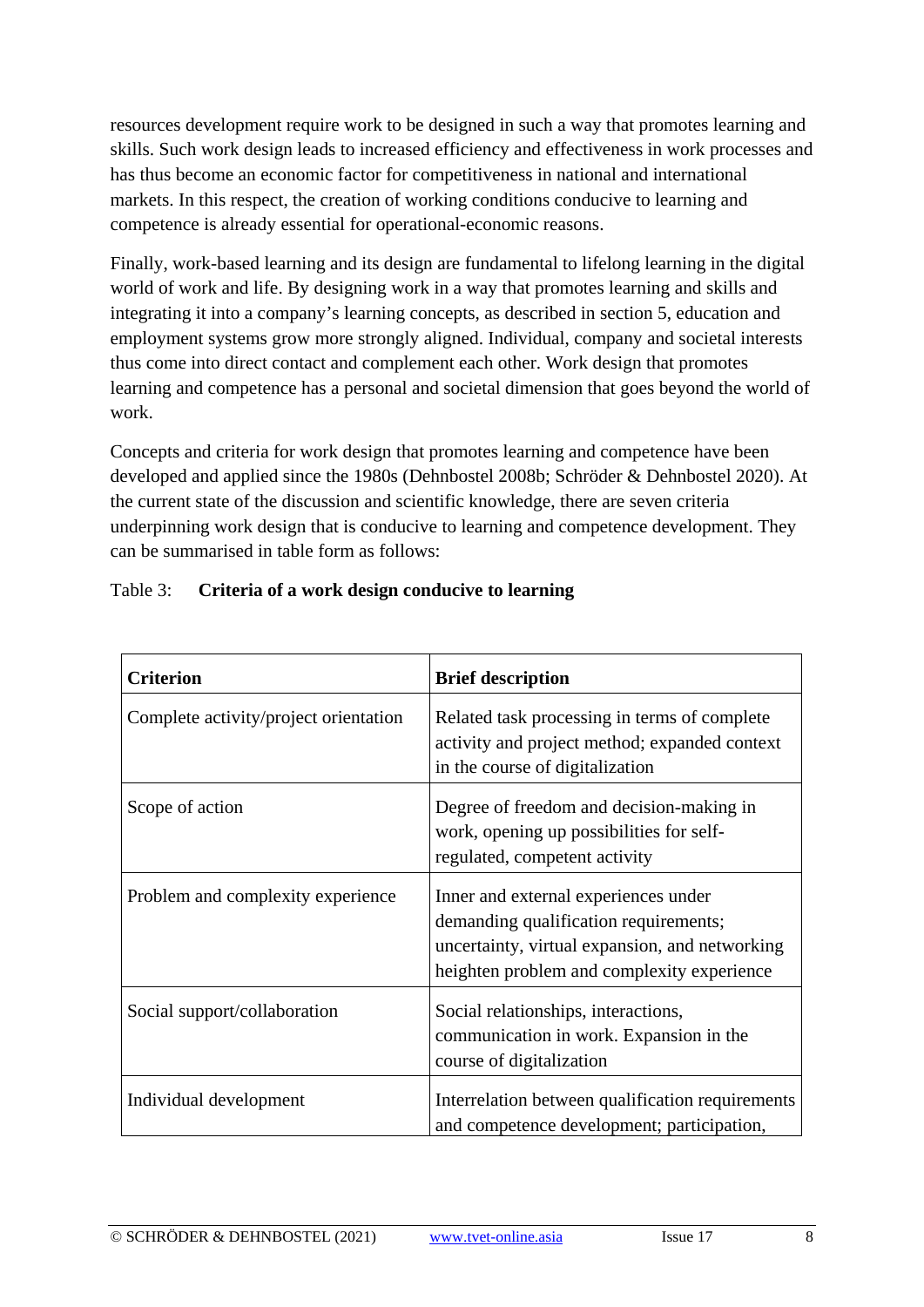|                     | self-regulation, and competence balance serve<br>to strengthen subjectivisation                                         |
|---------------------|-------------------------------------------------------------------------------------------------------------------------|
| Professionalisation | Expertise and increase of knowledge via<br>successful activity strategies, digital<br>networking, and further education |
| Reflexivity         | Opportunities for structural reflexivity and self-<br>reflection; digital competence strengthens<br>reflexivity         |

The criteria serve both the analysis and the construction of work design that promotes learning and competence. Practical and design-related application depends essentially on the extent to which they are compatible with company-related circumstances such as sector affiliation, company size, work and organisational concepts and company culture. They cannot be regarded as quality criteria per se, because whether they promote or hinder learning depends largely on individual characteristics such as the developmental stage, attitudes and the learning background of the individual. For example, a large scope of action may be conducive to learning for one person, but inhibit learning for another. The question of whether work is conducive to learning and competence is therefore not only subject to objective criteria such as learning potential and learning opportunities, but must also always be seen in relation to the individual subject.

## **5 In-company learning concepts**

Learning concepts in the workplace have increasingly gained importance with restructured organisational concepts and the digital transformation of work. The underlying theoretical approaches, as shown below, have their origin in learning theory approaches of action- or project-oriented organized environments of teaching and learning, but in the company context they are given a work-related outset through their combination with company methods, basic forms of work-related learning or personnel development measures. They are situated in a work context that is determined by work organisation, technology, qualification and social factors and differ in their specific learning-aims. Whereas conventional learning in training workshops, courses and in further training for adaptation mainly followed the dominant teaching perspective of instruction, today's approach-centres on user- and subject-related learning theory, with informal learning very much part of the process.

Following on from and updating the learning concepts presented by Dehnbostel & Schröder (2017, 8 ff.), the most important current learning concepts in work are e-learning (1), situated learning (2), organisational learning (3), experiential learning (4), self-directed learning (5) and reflective learning (6). In terms of learning theory and didactics, they focus on constructivism, action orientation and holism. Informal learning in particular plays a key role in learning theory.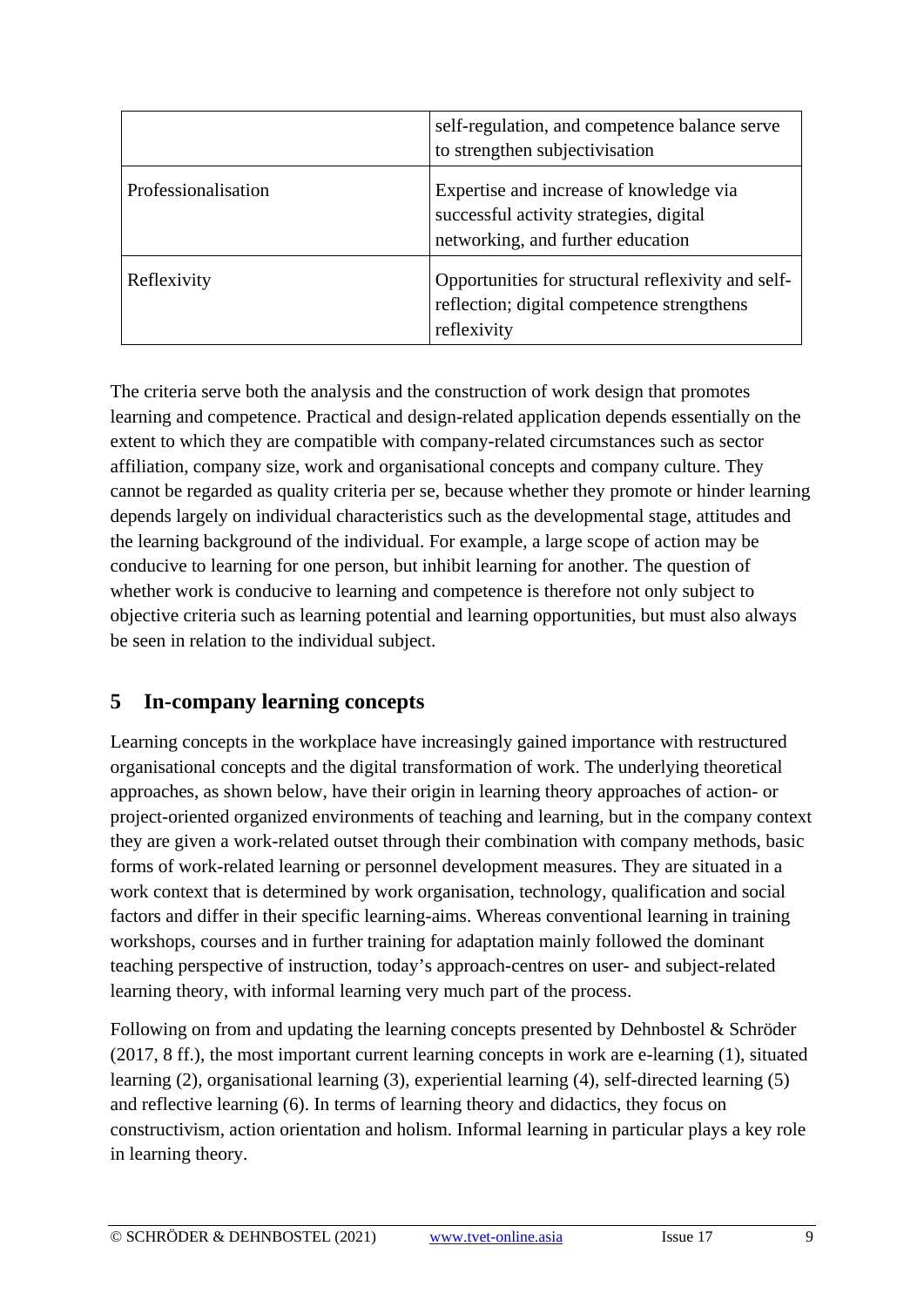#### (1) E-Learning

By definition, e-learning refers to all forms of learning and teaching in which electronic or digital media are used in the application of learning materials or serve interpersonal interaction. In short, e-learning is learning and teaching with electronic or digital media in formal or non-formal contexts. In addition to organised e-learning, informal learning in the course of work in digital work environments can also be counted as e-learning in the broadest sense. Organised e-learning is carried out in various forms, from web-based training (WBT) to blended learning to mobile learning. In terms of teaching and learning methods, e-teaching, e-tutoring and ecoaching have been introduced with e-learning.

#### (2) Situated learning

The concept of situated learning is based on individual and collaborative learning processes that emerge through interactions in the social context of a community of practice (CoP) (Lave & Wenger, 1991). Situated learning takes place in the constant action and activity of a social group with its specific goals, competences, structures and rules. The process of growing into the group, becoming a full member and continuing to belong to the group includes not only the acquisition of competences mastered by the group, but also habits, attitudes, values and cultural practices. Situated learning is a form of enculturation, of integration into the learning and working culture of a community. This takes place through informal learning and is sometimes combined with formal and non-formal learning.

#### (3) Organisational learning

Organisational learning applies the concept of learning to the supra-individual level of the organisation and is defined differently from the perspective of different disciplines and scientific theoretical orientations. It is organisational learning that takes place in the interaction between the individual and the organisation and focusses on the ability of organisations to develop in a targeted way (Senge 1990). While individual learning aims at the acquisition of individual knowledge, skills and the development of competences and education, the purpose of organisational learning is the acquisition of collective knowledge, collective values and norms as well as collective development of competences and culture. It is informal but needs to be extended to include formal and non-formal learning in order to promote holistic human resource and organisational development.

(4) Experience-based learning

Experience-based learning - also referred to as experiential learning - is learning that takes place through perceiving, feeling and purposefully reflecting on experiences. Intensive experiential learning takes place in work when actions are associated with problems, challenges and uncertainties, then reflected upon. Experiential learning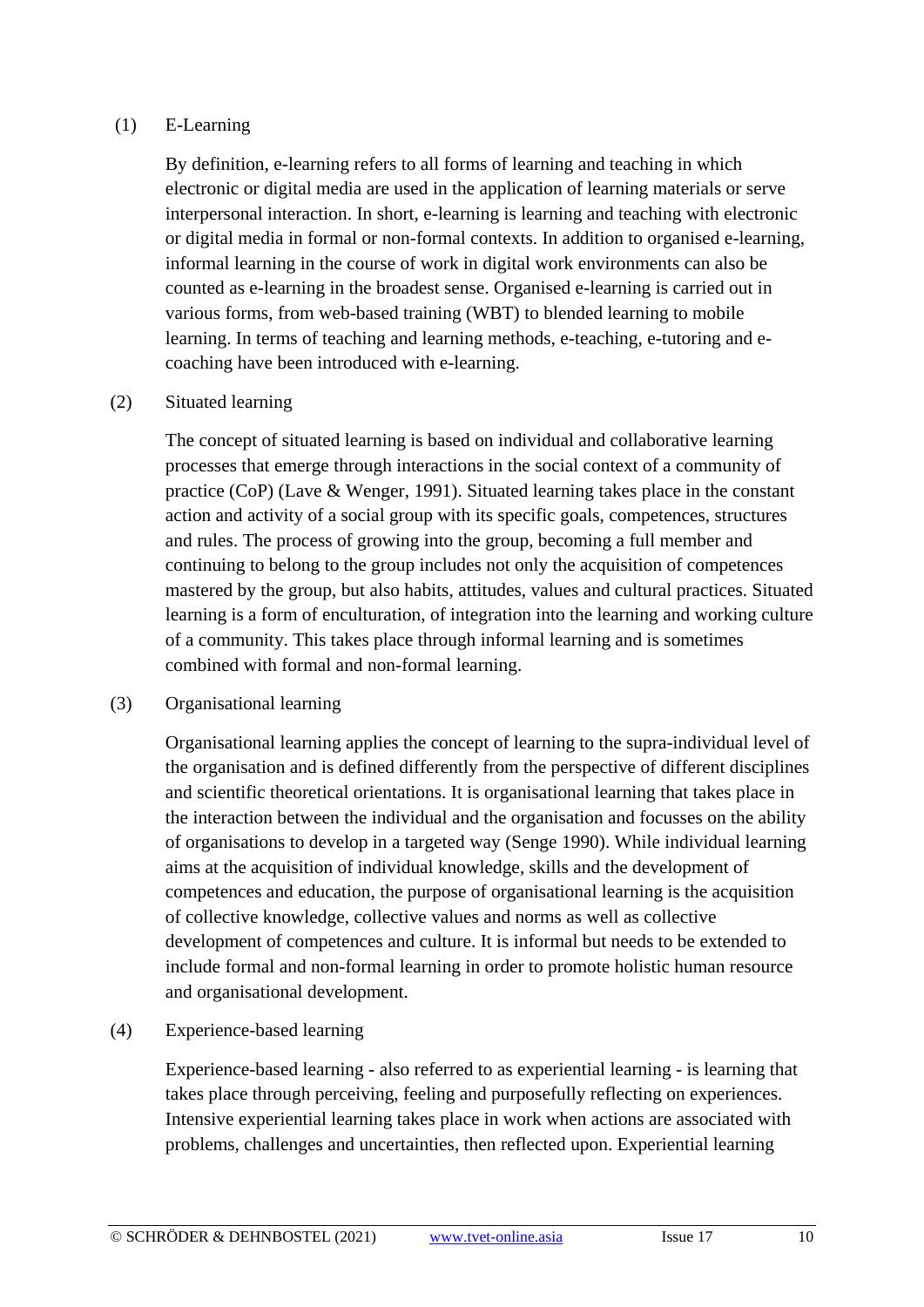follows Dewey's process of experience in the sequence of action - experience reflection and its uninterrupted continuation, taking into account previous processes of experience and knowledge (Dewey 2010). A learning process takes place through experience, which can be classified as informal learning. In real work processes, informal learning merges with organised learning, for example in online communities or learning islands.

#### (5) Self-directed learning

Self-directed learning refers to independent, self-determined control of learning processes. Learners determine the goals and content of learning largely independently, as well as the methods and tools to implement learning processes. Classification of the respective learning situation is, however, predetermined in educational pathways or work processes. This is not the case in self-organised learning. Self-directed learning involves independent design of learning opportunities and learning paths within a given framework. While self-directed learning in organised learning places and spaces is part of formal and non-formal learning, it is largely informal in the process of work.

(6) Reflective learning

Reflective learning is particularly suited to the changed learning and working conditions in modern work processes and the digital transformation of in-company training, as the systems thinking and problem-solving skills associated with digitalisation require reflection. Reflective learning is learning that takes place through understanding and consciously reflecting on experiences. It is thus complementary to experiential learning. According to Lash (1996, 203 f.), reflective learning in work involves two types of reflexivity: structural and self-reflexivity. While structural reflexivity aims to make people aware of rules, resources and work structures and to help shape them, self-reflexivity aims to get people reflect on themselves.

These learning concepts may not be clearly distinguishable from each other, but are complementary to varying degrees. In some cases they may overlap. Selection and application within the framework of qualification concepts and measures is usually carried out with direct reference to work requirements and the working environment as well as to criteria directly related to the place of learning.

## **6 Outlook: Key role of in-company training staff**

In the international discussion on WBL, the key to high-quality qualification at the workplace is seen in company training personnel (UNESCO-UNEVOC, 185). In-company training personnel is a widely differentiated group of people that includes trainers, continuing education instructors, coaches, personnel developers, learning process facilitators, lecturers, teachers, coaches, mentors and training managers. Despite the relevance for WBL, an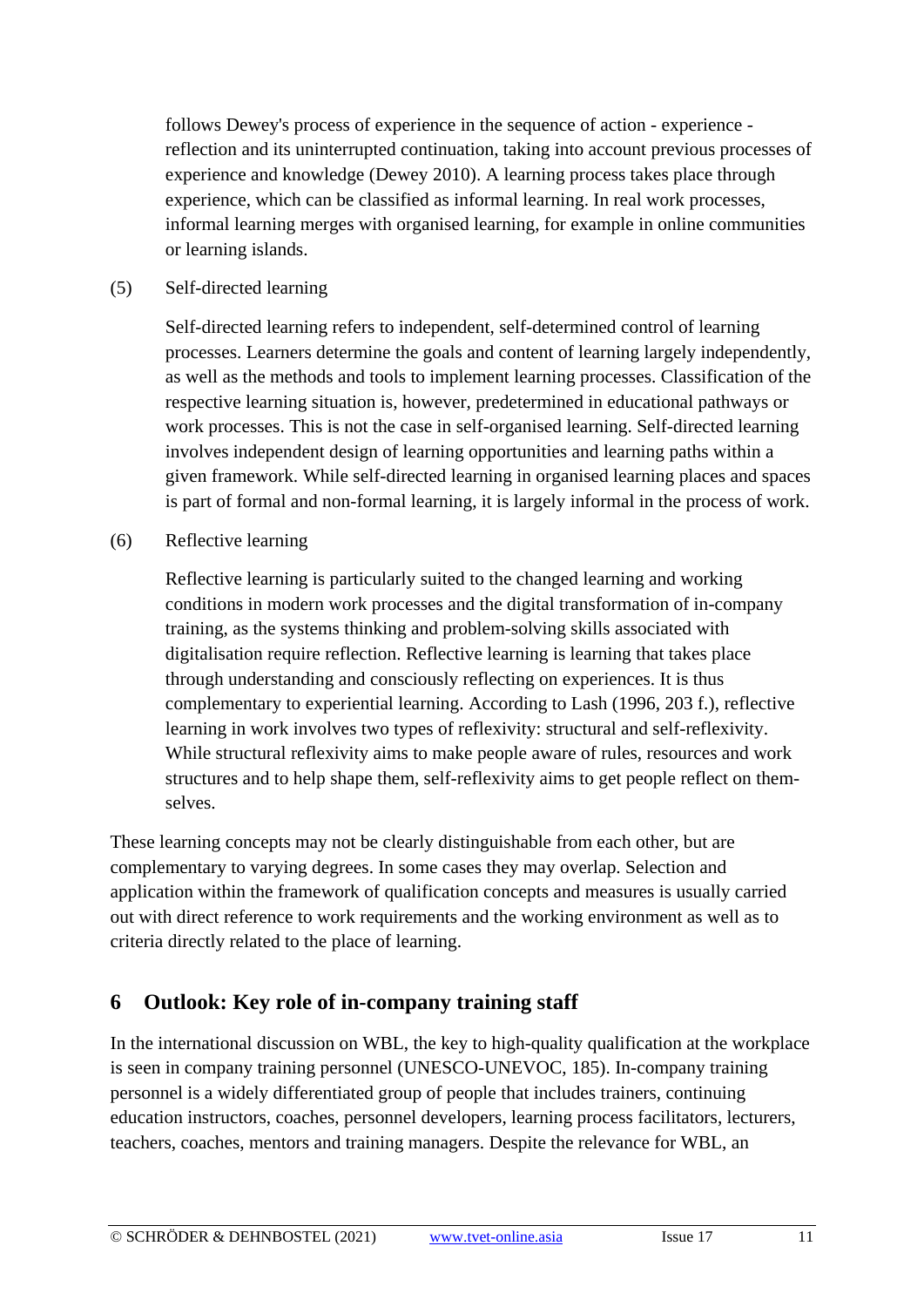international comparative study on the functions and profiles of in-company training personnel remains a research desideratum.

For the day-to-day support of learning and competence development in the workplace, primarily so-called training and continuing education professionals are involved. These are skilled workers who accompany and support trainees and employees in their work without a formal qualification in vocational and further training. They acquire work and vocational pedagogical competences for this in informal or non-formal ways. For vocational training alone, the estimated number of skilled workers providing training in Germany is around five million, and the number of skilled workers providing further training is likely to exceed this figure considerably.

With the digitalisation of work, in-company training personnel are confronted with fundamentally changed tasks that result from the upheavals of digital transformation and thereby expand and enlarge their area of responsibility in vocational and further training as well as personnel development. Learning at work takes on the opposite meaning to industrial-Taylorist work processes in that it is no longer excluded in digital work but constitutively included. This repositions in-company training personnel with a focus on supporting, promoting, accompanying and assessing qualification processes in and at work.

Unlike school education staff (TVET teachers) in VET (Busian/Schröder 2015), there is no tradition-al or professionalised vocational qualification for company education staff. However, the need for this has been clearly recognised by the stakeholders involved in VET since the 1970s/1980s against the background of new work, organisational concepts and the onset of digitalisation. The measures taken have led to a three-tier formal qualification system in Germany.

This three-level formal qualification system for non-school-based VET staff consists of the "Trainer Aptitude Ordinance (AEVO)" from 1972, which has been amended twice, and two further training occupations: "Certified Initial and Continuing Training Educator" (2009) and "Certified Vocational Educator" (2009), which are assigned to levels 6 and 7 of the German Qualifications Framework (DQR) and the European Qualifications Framework (EQF) respectively. Below the level of the AE-VO, there is the level of training and further training specialists in companies themselves. This adds up to a four-tier qualification model in the companies, presented in the following overview.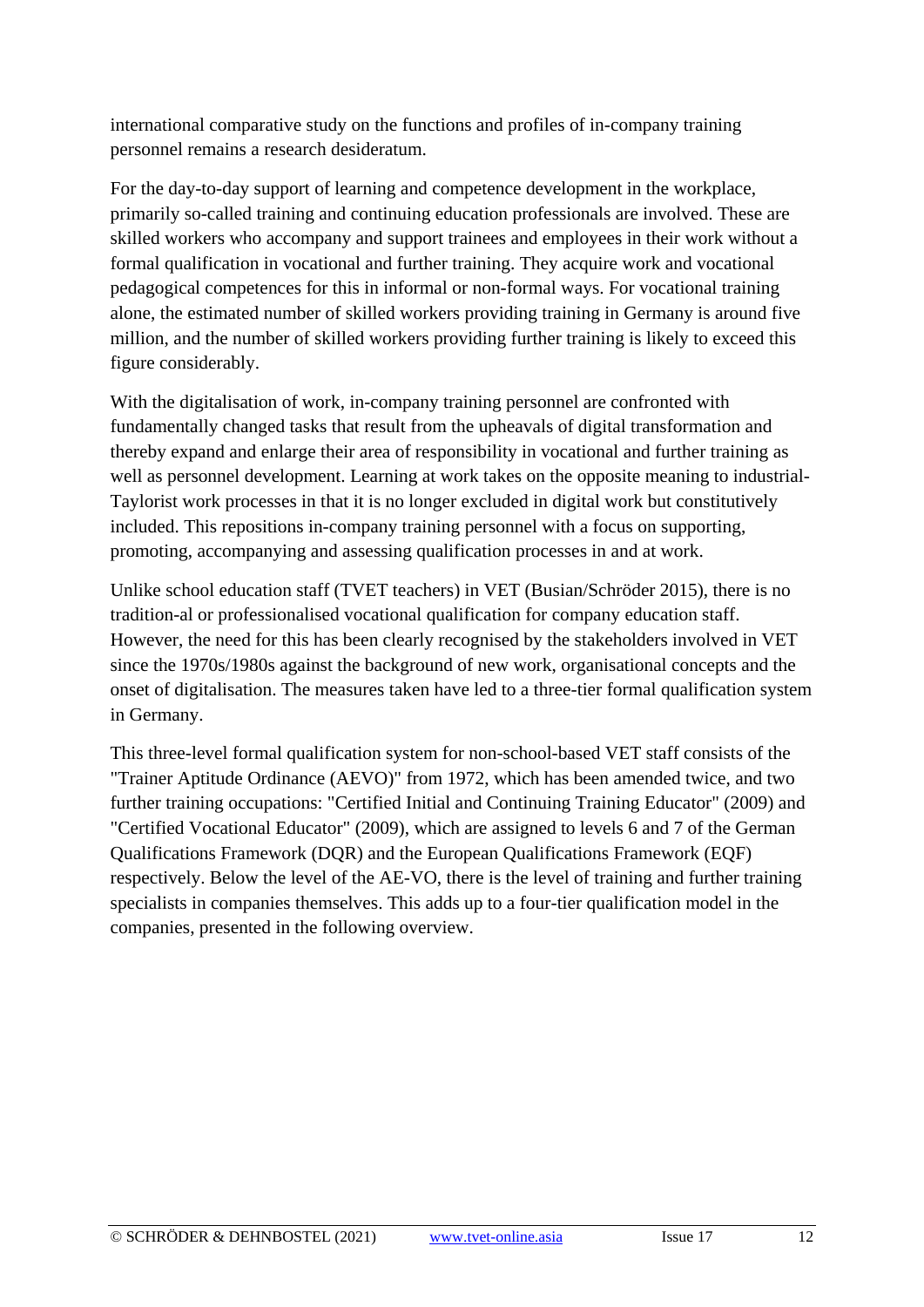

#### Figure 1: Career pathways and qualification model of non-school-based TVET staff

For in-company training personnel, this offers opportunities for professional development and promotion that begin at the skilled worker level with additional scope for informally or nonformally acquired training competences (initial and ongoing), leading to BA and MA degrees via the AEVO. This four-level model is currently being implemented; it has had little traction at upper level in companies so far. Moreover, qualification and needs analyses show that it needs to be expanded above the AEVO level and below the level of Certified Initial and Continuing Training Educator, especially at DQR/EQR level 5. Nevertheless, with the fourlevel in-company qualification system, there is a fundamental and indispensable basis for further professionalisation and vocationalisation of in-company and vocational training personnel.

## **References**

Busian, A. & Schröder, T. (2015). Vocational Teacher Education at Technical University of Dortmund/Germany – recommendations for interoperability of regional standards and local operation in the ASEAN-region. In: TVET@Asia, issue 5, 1-16. Online: [http://www.tvet](http://www.tvet-online.asia/issue5/busian_schroeder_tvet5.pdf)[online.asia/issue5/busian\\_schroeder\\_tvet5.pdf](http://www.tvet-online.asia/issue5/busian_schroeder_tvet5.pdf) (retrieved 28.10.2015).

Dehnbostel, P. (2008a). Learning in Work Processes – Competence Development. In: Rauner, F. & Maclean, R. (eds.): Handbook of Technical and Vocational Education and Training Research. Springer, 444-453.

Dehnbostel, P. (2008b). Shaping learning environments. In: F. Rauner, F. & Maclean, R. (eds.). Handbook of Technical and Vocational Education and Training Research. Berlin: Springer, 531–536.

Dehnbostel, P. (2010). Betriebliche Bildungsarbeit. Kompetenzbasierte Aus- und Weiterbildung. Baltmannsweiler: Schneider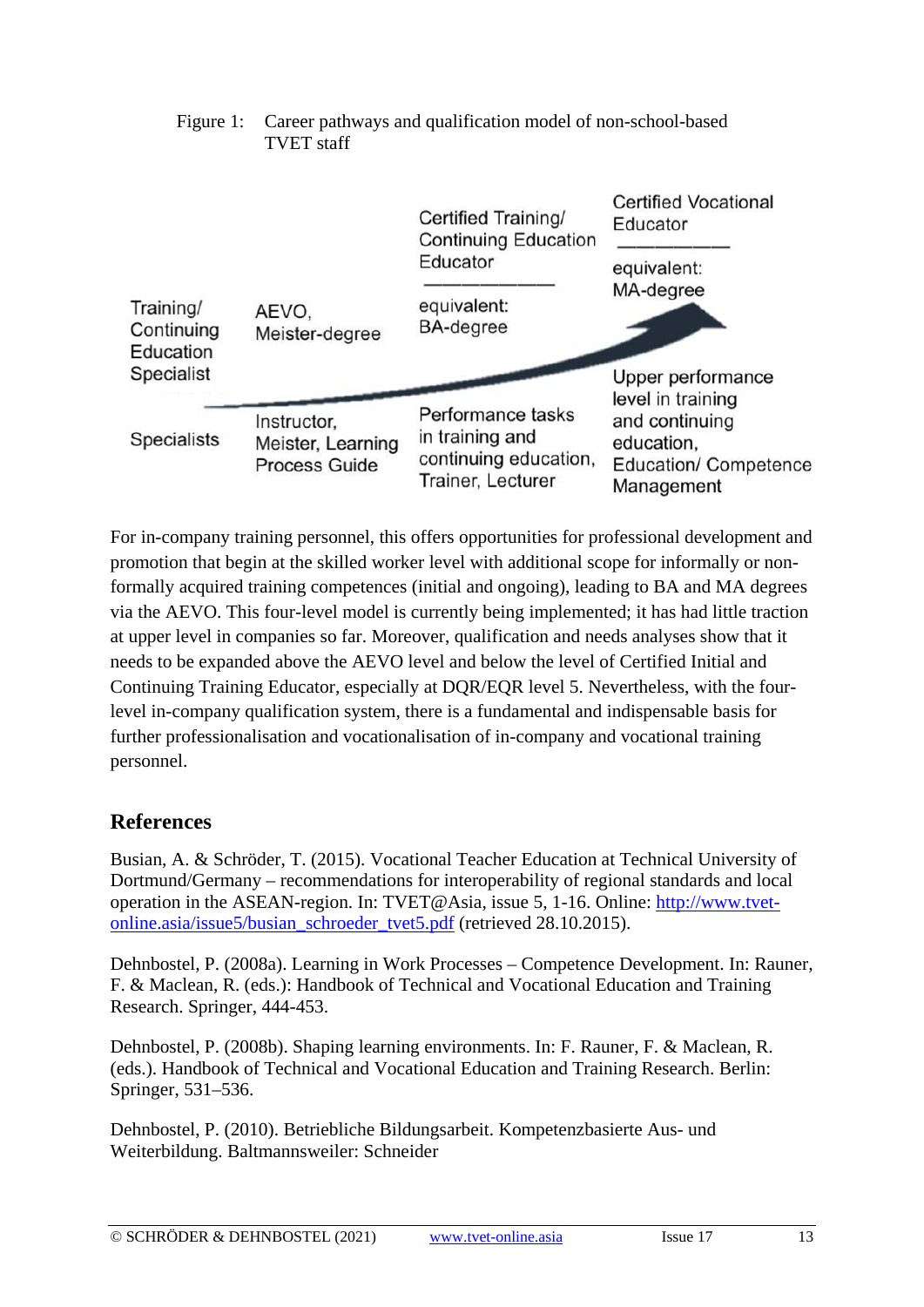Dehnbostel P. & Schröder, T. (2017). Work-based and Work-related Learning-Models and Learning Concepts. In: TVET@ASIA, issue 9, 1-16. Online: [http://www.tvet](http://www.tvet-online.asia/9/issues/issue9/dehnbostel-schroeder-tvet9.pdf)[online.asia/9/issues/issue9/dehnbostel-schroeder-tvet9.pdf](http://www.tvet-online.asia/9/issues/issue9/dehnbostel-schroeder-tvet9.pdf) (retrieved 30.11.2017).

Dewey, J. (1910). How we think. Boston. D.C. Health and Company.

Eraut, M. (2007). Learning from other people in the workplace. In: Oxford Review of Education, 33 (4), 403-422.

Greinert, W.-D. (1994). The "German System" of Vocational Training. History, Organization, Prospects. Baden-Baden: Nomos.

Hoftijzer, M., Stronkowski, P., & Rozenbaum, J. (2018). Getting Out of School and into the Workplace Strengthening Work-Based Learning in Upper Secondary Technical Education in Poland's Świętokrzyskie Region. Online:

<https://openknowledge.worldbank.org/bitstream/handle/10986/29923/9781464813221.pdf> (retrieved 23.08.2021).

IAG-TVET. (2017). Investing in work based learning. Online: [https://www.ilo.org/wcmsp5/groups/public/---ed\\_emp/--](https://www.ilo.org/wcmsp5/groups/public/---ed_emp/---ifp_skills/documents/publication/wcms_565923.pdf) [ifp\\_skills/documents/publication/wcms\\_565923.pdf](https://www.ilo.org/wcmsp5/groups/public/---ed_emp/---ifp_skills/documents/publication/wcms_565923.pdf) (retrieved 23.08.2021).

ILO. (2017a). World employment and social outlook 2017. Online: [http://www.ilo.org/global/research/globalreports/weso/sustainable-enterprises-and-jobs-](http://www.ilo.org/global/research/globalreports/weso/sustainable-enterprises-and-jobs-2017/lang--en/index.htm)[2017/lang%2D%2Den/index.htm](http://www.ilo.org/global/research/globalreports/weso/sustainable-enterprises-and-jobs-2017/lang--en/index.htm) (retrieved 07.05.2018).

ILO. (2017b). ILO toolkit for quality apprenticeships – Vol. 1: Guide for policy makers. Online: [http://www.ilo.org/skills/pubs/WCMS\\_607466/lang%2D%2Den/index.htm](http://www.ilo.org/skills/pubs/WCMS_607466/lang--en/index.htm) (retrieved 07.05.2018).

ILO & World Bank. (2013). Towards a Model Apprenticeship Framework: A Comparative Analysis of National Apprenticeship Systems, International Labour Organisation and the World Bank, New Delhi.

Lave, J., & Wenger, E. (1991). Situated Learning. Legitimate Peripheral Participation. Cambridge: Cambridge University Press.

Lash, Sc. (1996). Reflexivität und ihre Doppelungen: Struktur, Ästhetik und Gemeinschaft. In: Beck, U., Giddens, A. & Lash, Sc. (Ed.). Reflexive Modernisierung. Eine Kontroverse. Frankfurt am Main: Suhrkamp, 195-286.

NA at BIBB. (National Agency 'Education for Europe' at the Federal Institute for Vocational Education and Training) (2017). Work-based-Learning in der Berufsausbildung. [https://www.na-bibb.de/service/publikationen/publikationsdetails/wk/anzeigen/artikel/work](https://www.na-bibb.de/service/publikationen/publikationsdetails/wk/anzeigen/artikel/work-based-learning-in-der-berufsbildung/)[based-learning-in-der-berufsbildung/](https://www.na-bibb.de/service/publikationen/publikationsdetails/wk/anzeigen/artikel/work-based-learning-in-der-berufsbildung/) (retrieved 13.07.2021).

Schröder, T. (2020). Berufsbildung aus der Sicht internationaler Organisationen. In: Arnold, R., et al. (eds.): Handbuch Berufsbildung. Online: [https://doi.org/10.1007/978-3-658-19312-](https://doi.org/10.1007/978-3-658-19312-6_56) [6\\_56](https://doi.org/10.1007/978-3-658-19312-6_56) (retrieved 23.08.2021).